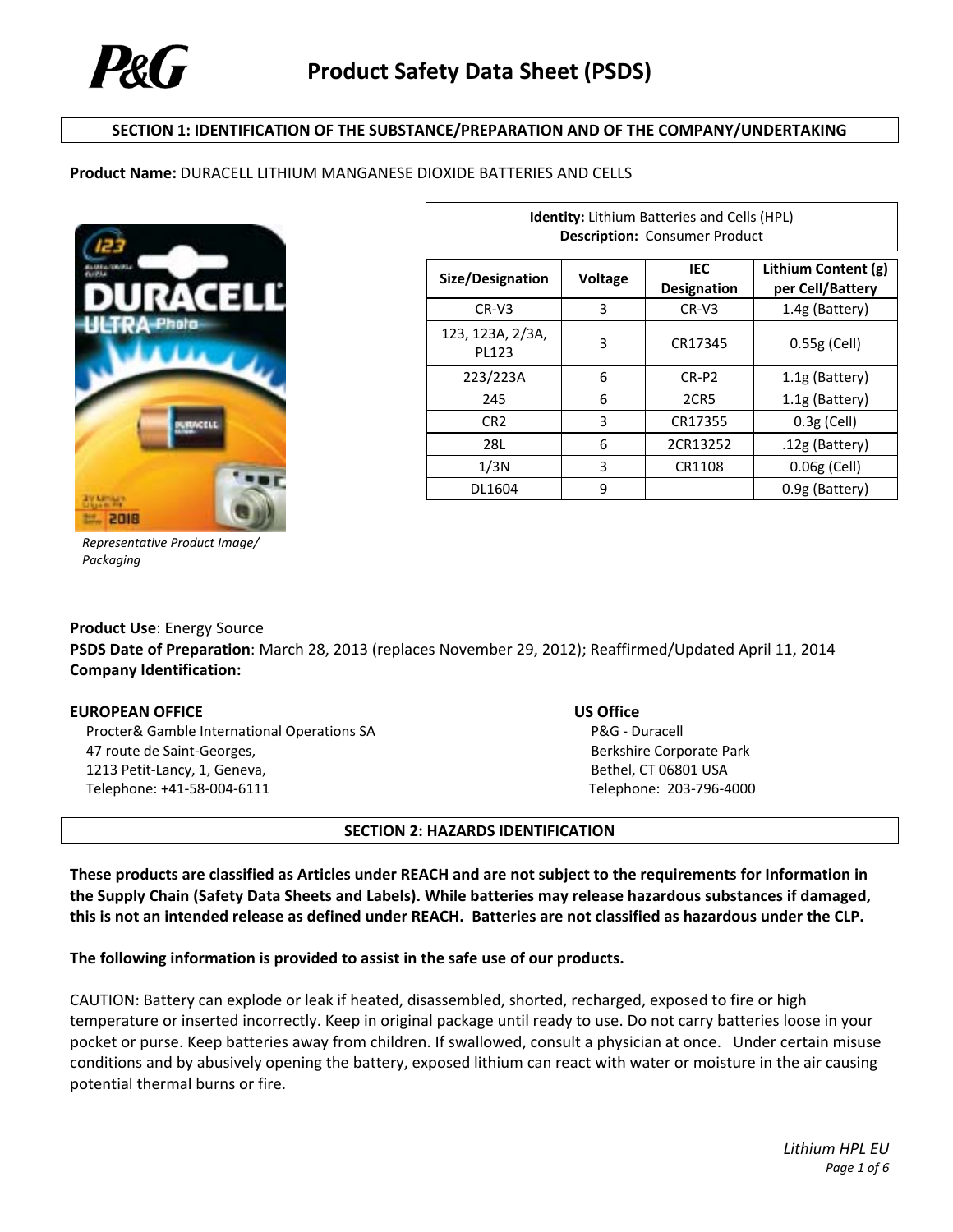### **SECTION 3: COMPOSITION/INFORMATION ON INGREDIENTS**

| <b>Chemical Name</b>      | <b>CAS Number</b> | <b>EINECS Number</b> | <b>Amount</b> |
|---------------------------|-------------------|----------------------|---------------|
| 1,2-Dimethoxyethane*      | 110-71-4          | 203-794-9            | 5-10%         |
| Carbon Black              | 1333-86-4         | 215-609-9            | $0 - 5%$      |
| <b>Ethylene Carbonate</b> | $96 - 49 - 1$     | 202-510-0            | $0 - 5%$      |
| Graphite                  | 7782-42-5         | 231-955-3            | $0 - 5%$      |
| Lithium                   | 7439-93-2         | 231-102-5            | $1 - 5%$      |
| Lithium Perchlorate       | 7791-03-9         | 232-237-2            | <1.5%         |
| Lithium Trifluoromethane  | 33454-82-9        | 251-528-5            | 0.5%          |
| Sulfonate                 |                   |                      |               |
| Manganese Dioxide         | 1313-13-9         | 215-202-6            | 15-45 %       |
| Propylene Carbonate       | 108-32-7          | 203-572-1            | 1-10%         |

\*SVHC Substance per Candidate List Updated June 18, 2012

# **SECTION 4: FIRST AID MEASURES**

**General Advice**: The chemicals and metals in this product are contained in a sealed can. Exposure to the contents will not occur unless the battery leaks, is exposed to high temperatures or is mechanically, physically, or electrically abused.

**Eye Contact:** If battery is leaking and material contacts the eye, flush thoroughly with copious amounts of running water for 30 minutes. Seek immediate medical advice.

**Skin Contact:** If battery is leaking and material contacts the skin, remove any contaminated clothing and flush exposed skin with copious amounts of running water for at least 15 minutes. If irritation, injury or pain persists, seek medical advice.

**Inhaled:** If battery is leaking, contents may be irritating to respiratory passages. Move to fresh air. If irritation persists, seek medical advice.

**Swallowed:** If battery is swallowed seek immediate medical advice. Batteries lodged in the esophagus should be removed immediately since leakage, caustic burns and perforation can occur as soon as two hours after ingestion. If mouth area irritation or burning has occurred, rinse the mouth and surrounding area with tepid water for at least 15 minutes. Do not give ipecac.

**Note to Physician**: Published reports recommend removal from the esophagus be done endoscopically (under direct visualization). Batteries beyond the esophagus need not be retrieved unless there are signs of injury to the GI tract or a large diameter battery fails to pass the pylorus. If asymptomatic, follow‐up x‐rays are necessary only to confirm the passage of larger batteries. Confirmation by stool inspection is preferable under most circumstances. Potential leakage of less than 50 milligrams of dimethoxyethane and propylene carbonate. Dimethoxyethane rapidly evaporates. Do not give ipecac.

# **SECTION 5: FIRE FIGHTING MEASURES**

**Fire and Explosion Hazards**: Batteries may burst and release hazardous decomposition products when exposed to a fire situation.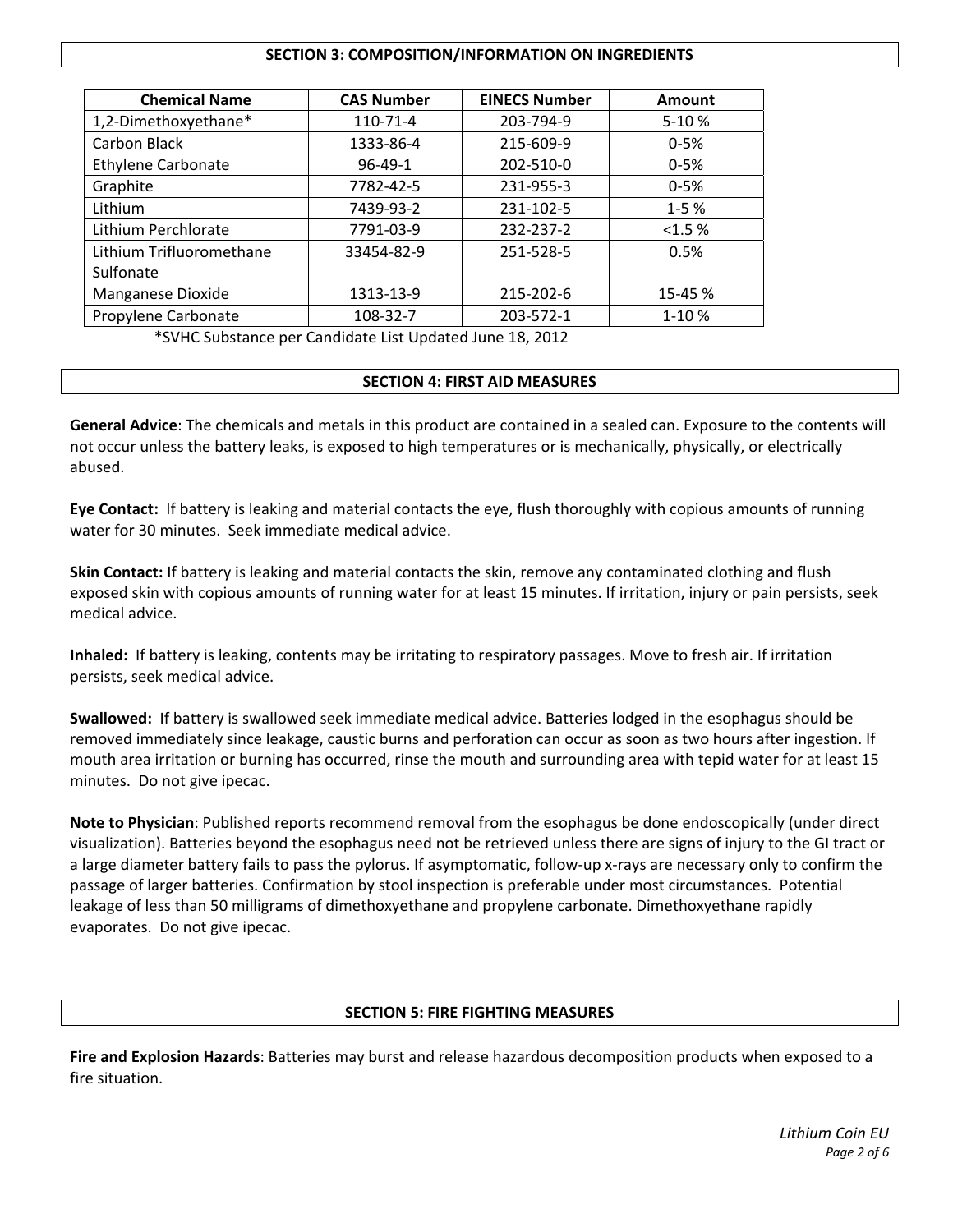**Extinguishing Media:** Use any extinguishing media that is appropriate for the surrounding fire.

**Special Fire Fighting Procedures:** Firefighters should wear positive pressure self‐contained breathing apparatus and full protective clothing. Fight fire from a distance or protected area. Cool fire exposed batteries to prevent rupture. Use caution when handling fire‐exposed containers (batteries may explode in heat of fire).

**Hazardous Combustion Products:** Thermal degradation may produce hazardous fumes of lithium and manganese; oxides of carbon and other toxic by‐products.

Detailed information on fighting a lithium metal battery fire can be found in Gide 138 of the US DOT Emergency Response Guide (http://phmsa.dot.gov/hazmat/library.erg).

# **SECTION 6: ACCIDENTAL RELEASE MEASURES**

Notify safety personnel of large spills. Irritating vapors and flammable may be released from leaking or ruptured batteries. Eliminate all ignition sources. Evacuate the area and allow the vapors to dissipate. Clean‐up personnel should wear appropriate protective clothing to avoid eye and skin contact and inhalation of vapors or fumes. Increase ventilation. Carefully collect batteries and place in an appropriate container for disposal. Remove spilled liquid with absorbent and contain for disposal.

### **SECTION 7: HANDLING AND STORAGE**

Avoid mechanical or electrical abuse. DO NOT short circuit or install incorrectly. Batteries may explode, pyrolize or vent if disassembled, crushed, recharged or exposed to high temperatures. Install batteries in accordance with equipment instructions. Replace all batteries in equipment at the same time. Do not carry batteries loose in a pocket or bag.

**Storage:** Store batteries in a dry place at normal room temperature.

# **SECTION 8: EXPOSURE CONTROLS/PERSONAL PROTECTION**

**Exposure Limits**: No exposure to the battery components should occur during normal use.

**Ventilation:** No special ventilation is needed for normal use.

**Respiratory Protection:** None required for normal use.

**Skin Protection:** None required for normal use. Use butyl rubber gloves when handling leaking batteries. **Eye Protection:** None required for normal use. Wear safety goggles when handling leaking batteries.

# **SECTION 9: PHYSICAL AND CHEMICAL PROPERTIES**

**Appearance and Odor:** Coin cells. **Water Solubility:** Insoluble **Flash Point**: 29°F (‐2°C) (1,2‐Dimethoxyethane)

#### **SECTION 10: STABILITY AND REACTIVITY**

**Stability:** This product is stable.

**Incompatibility/Conditions to Avoid:** Contents are incompatible with strong oxidizing agents. Do not heat, crush, disassemble, short circuit or recharge.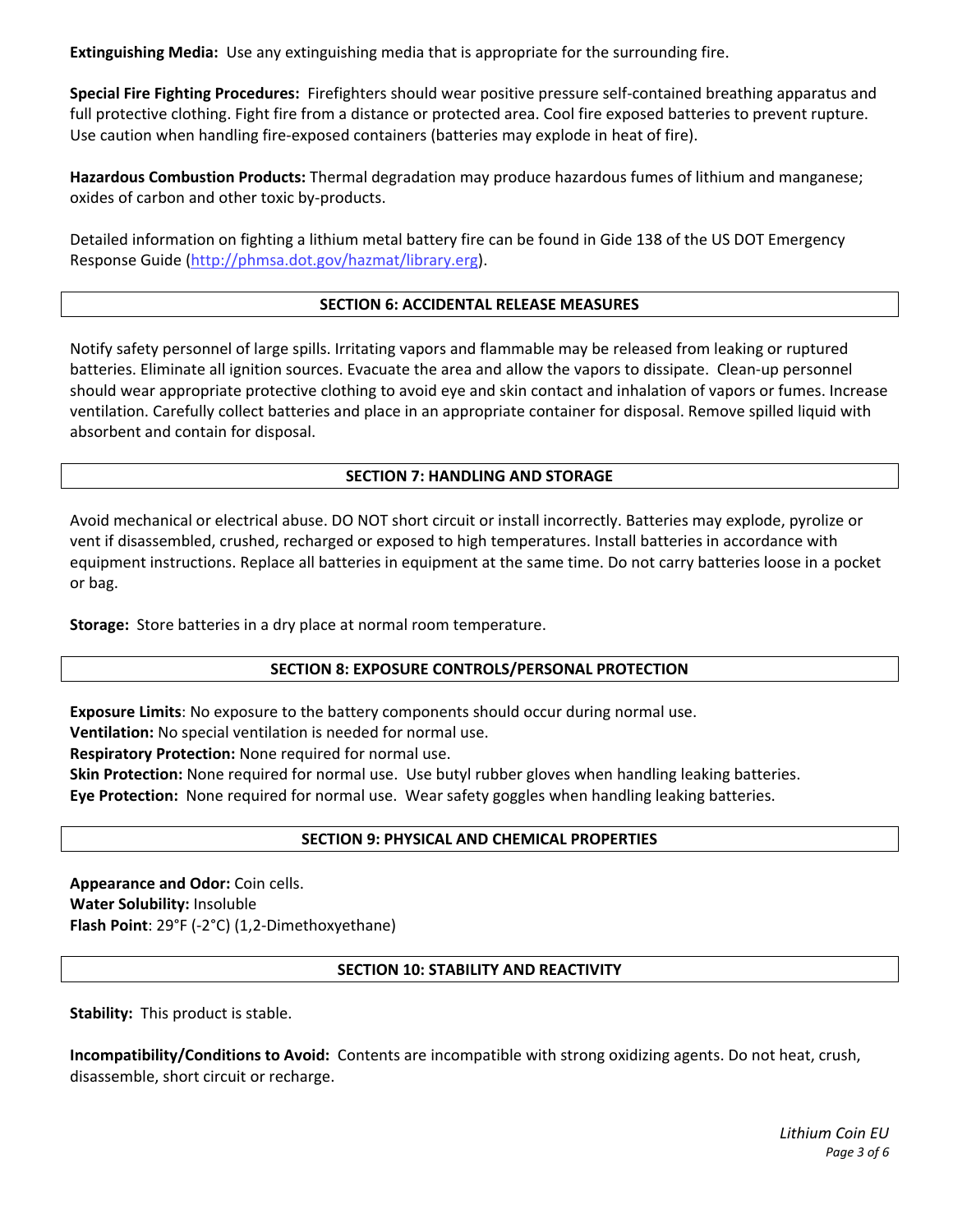**Hazardous Decomposition Products:** Thermal decomposition may produce hazardous fumes of lithium and manganese; oxides of carbon and other toxic by‐products.

**Hazardous Polymerization:** Will not occur

# **SECTION 11: TOXICOLOGICAL INFORMATION**

**Potential Health Effects**: The chemicals and metals in this product are contained in a sealed can. Exposure to the contents will not occur unless the battery leaks, is exposed to high temperatures or is mechanically, physically, or electrically abused.

**Eye Contact**: Contact with battery contents may cause irritation.

**Skin Contact**: Contact with battery contents may cause irritation.

**Inhalation**: Inhalation of vapors or fumes released due to heat or a large number of leaking batteries may cause respiratory and eye irritation.

**Ingestion**: Seek immediate medical advice. Batteries lodged in the esophagus should be removed immediately since leakage, caustic burns and perforation can occur as soon as two hours after ingestion. Irritation to the internal/external mouth areas, may occur following exposure to a leaking battery.

# **SECTION 12: ECOLOGICAL INFORMATION**

No ecotoxicity data is available. This product is not expected to present an environmental hazard.

# **SECTION 13: DISPOSAL INFORMATION**

Disposal should be in accordance with national and local regulations. Do not incinerate for disposal except for in a controlled incinerator.

Duracell manganese dioxide lithium coin cell batteries are labeled in compliance with the EU Battery Directive 2006/66.

# **SECTION 14: TRANSPORT INFORMATION**

*Emergency Phone Number:* 

**CHEMTREC 24‐Hour Emergency Response Hotline +703‐527‐3887 (United States of America)**

Persons who prepare or offer lithium batteries for transport are required by regulation to be trained and certified. The information provided below is for informational purposes only.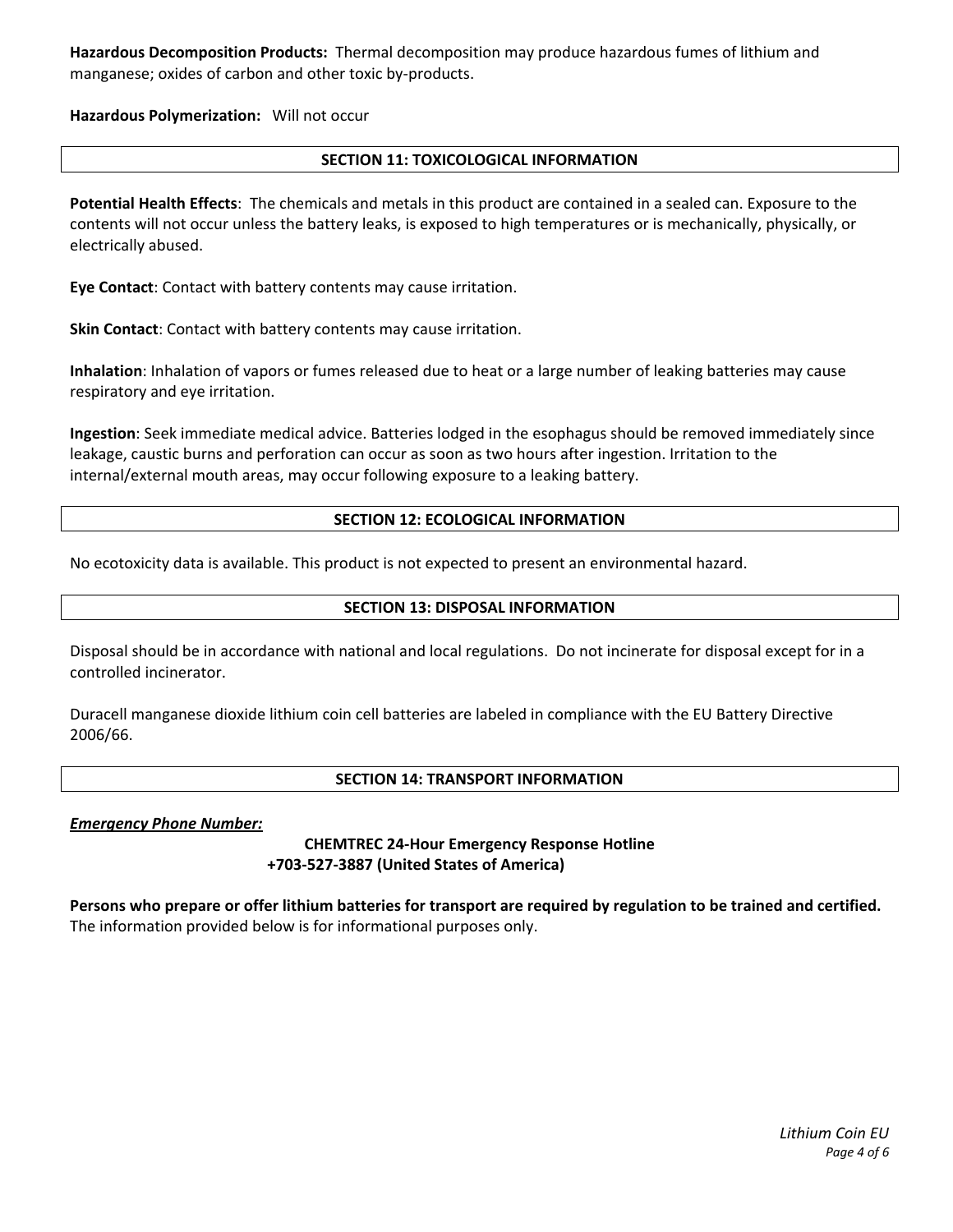**DURACELL Primary Lithium Metal Batteries**

**UN3090** Primary lithium batteries – PI 968

**UN3091** Primary lithium batteries with or in equipment‐ PI 969 & 970

**UN 38.3: DURACELL** certifies that all of its lithium batteries meet the requirements of the UN Manual of Tests and Criteria, Part III subsection 38.3. If you assemble these batteries into larger battery packs, it is recommended that you perform the UN Tests to ensure the requirements are met prior to shipment.

**US DOT:** Special Provision 29, 188, 189, 190, A54, A55, A100, A101, A103, A104

**Air Transport (IATA/ICAO):** Packing Instruction 968‐970

**Marine/Water Transport (IMDG):** Special Provision 188, 230, 310, 957

**ADR:** Special Provisions: 188, 230, 310, 957

**DOT ‐** Except for personal use, the shipment of lithium batteries aboard passenger aircraft is not allowed. Airline passengers may have non‐rechargeable lithium batteries for their equipment and a reasonable amount of spare non‐rechargeable lithium batteries for their equipment in their carry‐on luggage – **NOT** in their checked baggage. For more information, air travelers should consult the US Department of Transportation (DOT) Safety Travel web site at http://safetravel.dot.gov.

Shipping packages containing non‐rechargeable lithium batteries must be labeled, regardless of size or number of batteries, with the following statement: "PRIMARY LITHIUM BATTERIES – FORBIDDEN FOR TRANSPORT ABOARD PASSENGER AIRCRAFT."

The transportation of lithium metal batteries is regulated as UN3090 by ICAO, IATA, IMO and US DOT. DURACELL lithium manganese dioxide batteries cells and batteries are not subject to the other provisions of the Dangerous Goods regulations as long as they are packaged and marked in accordance with the ICAO regulations.

# **SECTION 15: REGULATORY INFORMATION**

**EU BATTERY DIRECTIVE:** These batteries comply with the Directive substance limits and labeling requirements.

**EU REACH REGISTRATION:** These products are manufactured articles and not subject to REACH registration requirements.

**EU REACH SVHC**: These products contains 1,2‐dimethoxyethane (ethylene glycol dimethyl ether) which is listed on the Candidate List of Substances of Very High Concern.

**EU Labeling:** Labeling is not required because batteries are classified as articles under the both REACH and the Dangerous Preparations Directive and as such are exempt from the requirement for labeling.

# **SECTION 16: OTHER INFORMATION**

**P&G Hazard Rating:** Health: 0 Fire: 0 Reactivity: 0

===========================================================================

Data supplied is for use only in connection with occupational safety and health.

**DISCLAIMER**: This PSDS is intended to provide a brief summary of our knowledge and guidance regarding the use of this material. The information contained here has been compiled from sources considered by Procter & Gamble to be dependable and is accurate to the best of the Company's knowledge. It is not meant to be an all‐inclusive document on worldwide hazard communication regulations.

This information is offered in good faith. Each user of this material needs to evaluate the conditions of use and design the appropriate protective mechanisms to prevent employee exposures, property damage or release to the